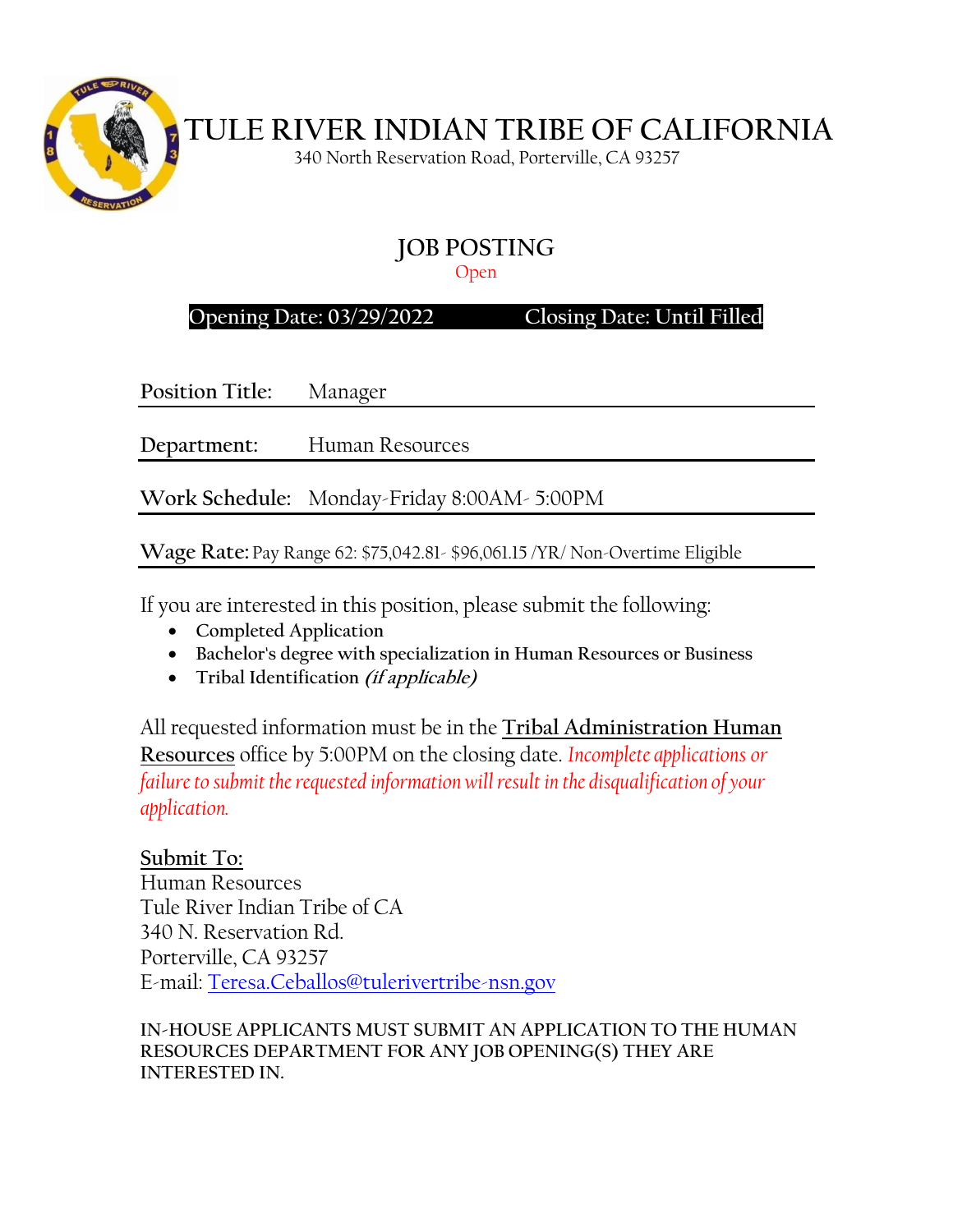

**TULE RIVER INDIAN TRIBE OF CALIFORNIA**

340 N. Reservation Rd. Porterville, CA 93257

## **JOB DESCRIPTION**

**POSITION TITLE:** HR Manager **WORKSITE:** Tule River Indian Reservation 340 North Reservation Road Porterville, CA 93257

### **SUMMARY POSITION DESCRIPTION**

The Human Resources Manager overseeing Human Resources staff while providing support for a wide variety of activities of human resources including employee relations, recruiting, employee development, training, consulting, and administration of policies.

## **QUALIFICATIONS:**

- 1. Bachelor's degree with specialization in Human Resources or Business.
- 2. A minimum of (5) years of work experience in Human Resources.
- 3. Prior management experience required.
- 4. Experience in developing and conducting basic HR training programs.
- 5. Excellent presentation, communication and interpersonal skills.
- 6. Intermediate skill level with Microsoft Office.
- 7. Advanced writing, reading and arithmetic skills.
- 8. Good professional appearance.
- 9. Able to work alone on a broad variety of projects.
- 10. Able to exercise effective judgment, sensitivity, creativity to changing needs and situations.
- 11. Able to establish and maintain healthy working relationships with people in course of work.
- 12. Ability to research, evaluate and analyze new training techniques, methods, and procedures.
- 13. Must possess a Valid California Drivers License and be insurable through the Tribe's insurance.
- 14. Must successfully complete a background investigation and pre-employment drug/alcohol screen.
- 15. Must be able to obtain a Gaming License (detailed background investigation)

#### **DUTIES AND RESPONSIBILITIES:**

- 1. Maintains human resource staff job results by training, counseling and disciplining employees; planning, monitoring and appraising job results.
- 2. Implements human resources programs by providing human resources services, including, employment processing, training and development, records management,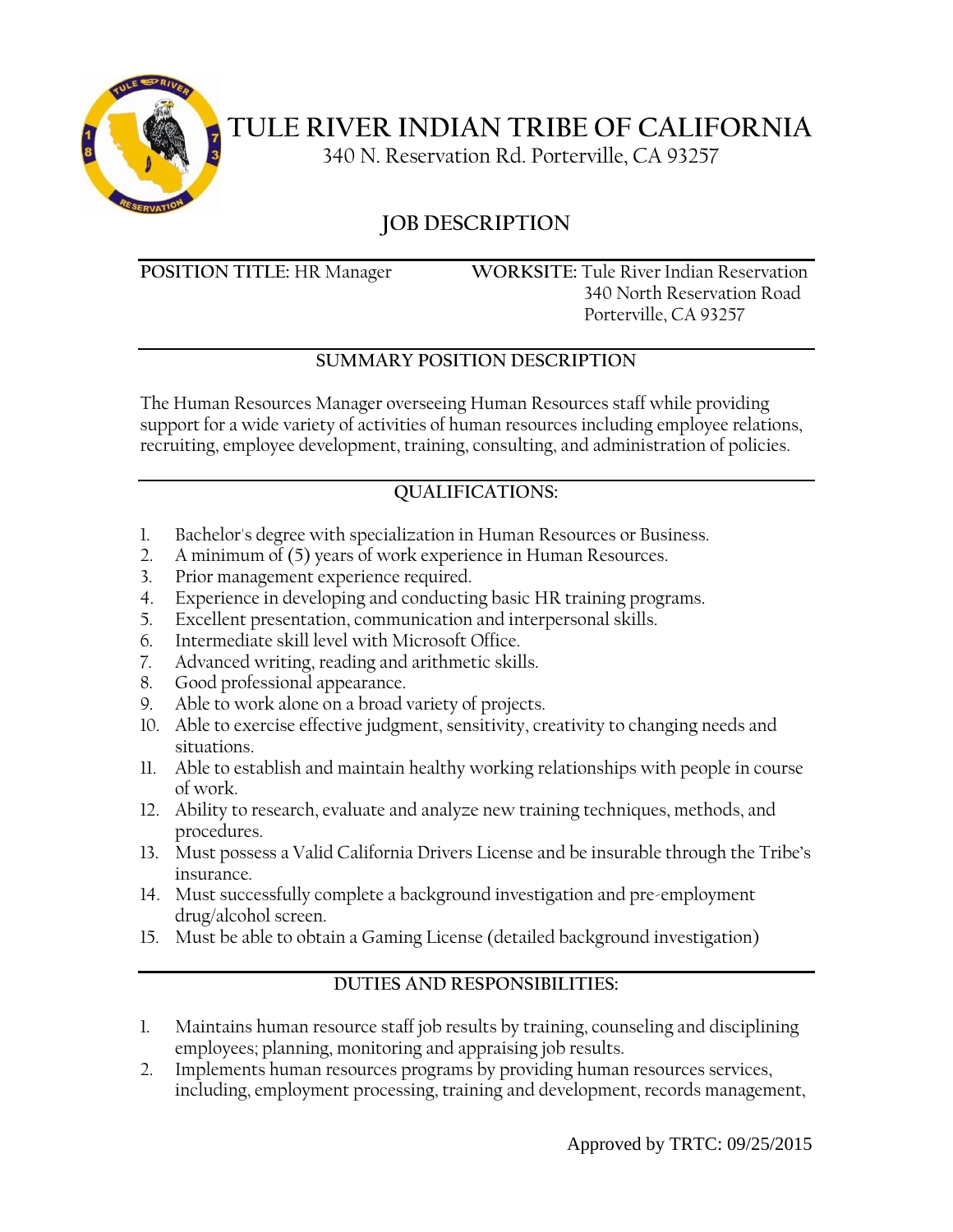safety planning, employee relations and retention, and labor relation; completing personnel transactions.

- 3. Maintains the work structure by updating job requirements and job descriptions for all positions
- 4. Develops human resources solutions by collecting and analyzing information; recommending courses of action.
- 5. Improves manager and employee performance by identifying and clarifying problems; evaluating potential solutions; implementing selected solution; coaching and counseling managers and employee.
- 6. Completes special projects by clarifying project objective; setting timetables and schedules; conducting research; developing and organizing information; fulfilling transactions.
- 7. Manages client expectations by communicating project status and issues; resolving concerns; analyzing time and cost issues; preparing reports.
- 8. Protects organization's value by keeping information confidential.
- 9. Complies with federal, state, and local legal requirements by studying existing and new legislation; anticipating legislation; enforcing adherence to requirements; advising management on needed actions.
- 10. Updates job knowledge by participating in educational opportunities; reading professional publications; maintaining personal networks; participating in professional organizations.
- 11. Performs other duties as assigned.

#### **WORKING CONDITIONS**

Position requires prolonged sitting, standing, walking, reaching, twisting, turning, kneeling, bending, squatting and stooping in the performance of daily activities. The position also requires grasping, repetitive hand movement and fine coordination in preparing reports using a computer keyboard. Additionally the position requires near and far vision in proofreading correspondence and work related documents. Acute hearing is required. Typically office work setting conditions. Frequently must be able to lift up to 10 pounds, normally must be able to lift up to 40 pounds, and occasionally must be able to lift up to 50 pounds. This job also may require the use of a vehicle, and an employee must be able to have those repetitive motions and coordination associated with operating a motor vehicle.

| This position reports to: | Council                                                                |
|---------------------------|------------------------------------------------------------------------|
| Supervises:               | HR Staff                                                               |
| Salary:                   | Pay Range 62: \$75,042.81- \$96,061.15/Annually /Non-Overtime Eligible |
| Hours:                    | Monday-Friday 8:00AM-5:00PM<br>40+Hours/Per Week/Regular Full-Time     |